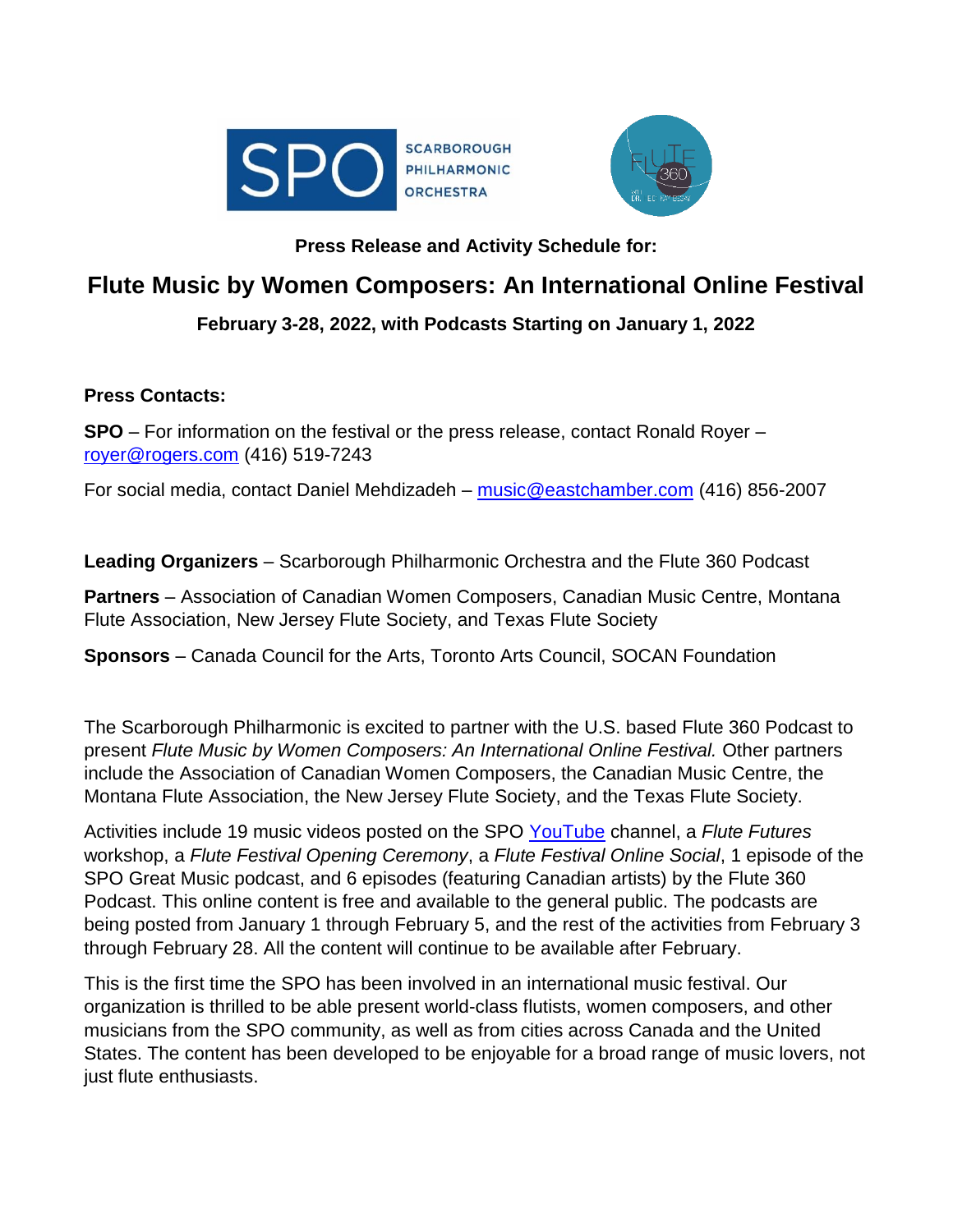Canadian performers involved in the festival include flutists Laurel Swinden, Lesley Duff, Amanda Lowry, Mor Shargall-Bisson, Mark McGregor, Jaye Marsh, and pianist Talisa Blackman. Three Canadian women composers (Shreya Jha, Amanda Lowry, and Sarah Shugarman) were commissioned by the SPO to create new flute music for the festival. The other Canadian composers include Diane Berry, Rebecca Cummings, Emily Doolittle, Anna Hostman, Laura Pettigrew, Nova Pon, Parisa Sabet, and festival composer-in-residence, Elizabeth Raum.

The festival is highlighting the work of SPO associate principal flutist, Dr. Laurel Swinden, by featuring her in 6 YouTube videos and a Flute 360 podcast episode. Dr. Swinden has spent years researching flute music by women composers (in Canada and beyond) and has recorded 2 commercial albums, *Celebrating Women!* and *Celebrating Canadian Women!* The festival is also highlighting the composition *Embryo* by Rebecca Cummings, a Canadian composer and artist who passed away from cancer in 2019 at the age of 39. The composer-inresidence is Elizabeth Raum, a noted Canadian artist who is a member of the SPO community.

A highlight of the US videos is an inspiring music video/short film called *Because We Couldn't Get Lizzo, a Drag Flute Music Video*, showcasing flutist and actor Norman Menzales and the music of Kelly Catlin.

The festival is excited to present 12 excellent performers and 8 accomplished composers from the U.S., including flutists Julie Baker, Amy Likar, Jennifer McElroy, Norman Menzales, Carol Rena Shansky, Eric Tapia, Rena Urso, and Dr. Colleen White; pianists Amanda Arrington, Biliana Dimitrova, and Miles Graber; and hornist Dr. Candace Neal. The U.S. composers involved are Adrienne Albert, Nicole Kelly Catlin, Nicole Chamberlain, Katherine Hoover, Elaine Ross, Yuko Uebayashi, Lawren Brianna Ware, and Meira Warshauer.

The [Flute 360 Podcast,](https://heidikaybegay.com/episodes/) with host Dr. Heidi Kay Begay, is a U.S. presenter with a large worldwide audience and is presenting 6 episodes dedicated to Canadian artists, including flutists Nora Shulman and Dr. Laurel Swinden, composers Julia Mermelstein and Elizabeth Raum, and flutists/composers Amanda Lowry and Dr. Cleo Palacio-Quintin. The SPOGreatMusic podcast will feature noted Los Angeles flutist Louise DiTullio, interviewed by her nephew and SPO music director, Ronald Royer.

Another activity is *FLUTE FUTURES: Composing for/with Flutists.* This is an online workshop on February 19, co-hosted by the Association for Canadian Women Composers (ACWC/ACC), Canadian Music Centre (CMC), and Scarborough Philharmonic Orchestra (SPO). The workshop provides a space for Canadian gender-expansive and women composers to workshop pieces or ideas involving flute, with artist mentors Sophie Lanthier and Anh Phung. Sessions will be streamed publicly on February 19 (12-4pm, EST).

The *Flute Festival Opening Ceremony* will be on February 3, 2022 (8-9pm, EST). Led by Flute 360 Podcast host Dr. Heidi Kay Begay and SPOGreatMusic Podcast host Daniel Mehdizadeh, an overview of the festival will be presented, and several participants will share insights into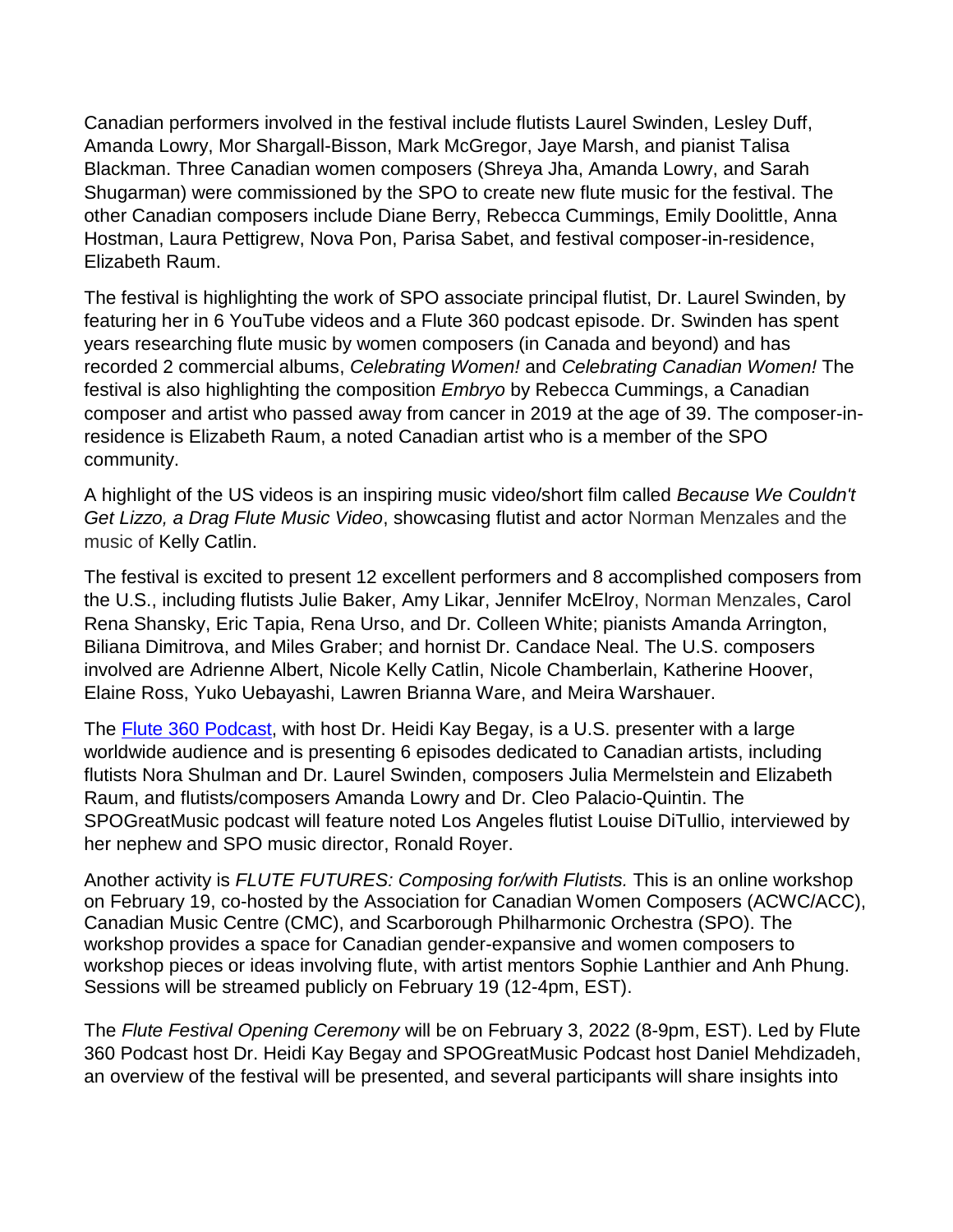their music. Members of the general public are welcome to sign up to gain access to this zoom meeting through the Flute 360 website or the SPO website.

The final event is the *Flute Festival Online Social*, February 28, 2022 (8-9:30pm, EST). Artists from Canada and the U.S., who were involved with the Flute Festival, including performers, composers, and more, will come together online to share their perspectives on flute playing, music by women composers, and the Festival. Members of the general public are welcome and will be given an opportunity to participate during the second half of the event. Go to the Flute 360 website or the SPO website to sign up and gain access to this zoom meeting.

The SPO is thrilled that many excellent Canadian and U.S. musicians and composers will receive substantial exposure in Canada and the U.S. from the Festival.

The Canadian portion of the Festival is supported by the Canada Council for the Arts, the Toronto Arts Council and the SOCAN Foundation.

#### **For more information, go to:**

SPO Website:<https://www.spo.ca/> SPOGreatMusic Podcast handle: #spogreatmusic

Flute Futures Workshop: <https://on.cmccanada.org/flute-workshop/>

**The host for the Flute 360 Podcast**, Dr. Heidi Kay Begay can be found on all the socials with the same handle: [@heidikaybegay](https://www.instagram.com/heidikaybegay/?hl=en) IG: @heidikaybegay FB: Flute 360 #flute360 Contact: [heidikaybegay@gmail.com](mailto:heidikaybegay@gmail.com)

Website: <https://heidikaybegay.com/contact/>

The **Association of Canadian Women Composers/l'Association des compositrices canadiennes (ACWC/ACC)** is the only professional association of women composers and musicians in Canada. It actively supports music written by Canadian women, maintains a website for the promotion of its members [\(www.acwc.ca\)](http://www.acwc.ca/) and publishes a bi-annual journal highlighting activities and articles of interest. It supports educational activities and maintains an archive of over 120 years of materials related to the music of Canadian and other women composers.

### **Social links:**

website: [www.acwc.ca](http://www.acwc.ca/) IG: @acwcomposers FB: <https://www.facebook.com/ACWCACC/> Soundcloud: <https://soundcloud.com/acwc-acc>

# **Activity Schedule**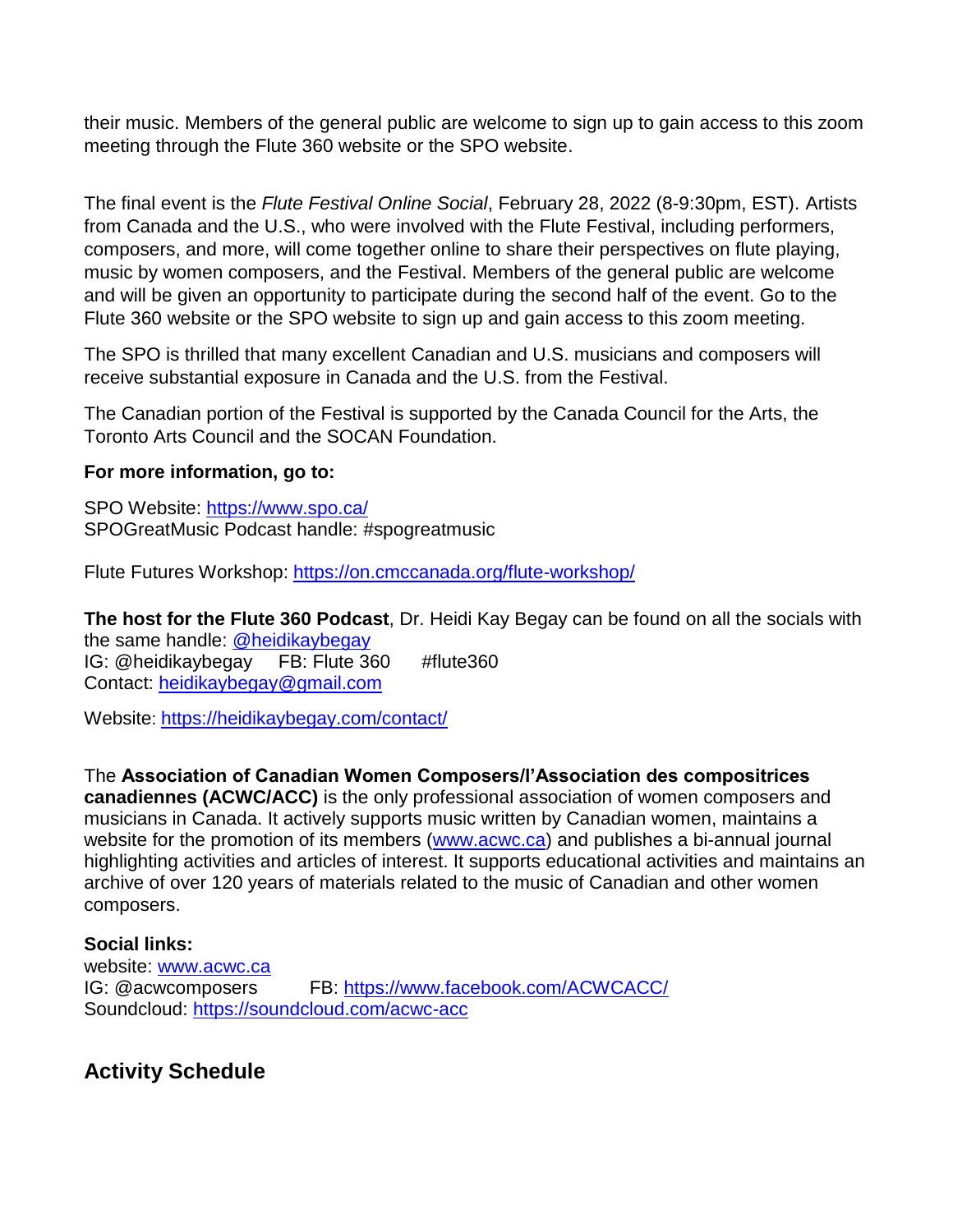## **1. Flute Festival Opening Ceremony**

### **Hosted by Flute 360 Podcast host Heidi Kay Begay and SPOGreatMusic Podcast host Dr. Daniel Mehdizadeh**

The public is invited to the Zoom meeting (100 links maximum). Thursday, February 3, 2022, 7:00 pm Central Time, 8pm Eastern Time (U.S. and Canada)

### **Register in advance for this meeting:**

<https://us06web.zoom.us/meeting/register/tZIqduiqpz8tGNcHBORsyVzXUwBGMHccIRlD>

*After registering, you will receive a confirmation email containing information about joining the meeting.*

An overview of the festival will be presented, and several participants will share insights into their music.

## **2. Podcasts**

**The Flute 360 Podcast, Heidi Kay Begay, Host** (based in the United States) 6 Canadian Composers and/or Flutists

Jan. 1 - [Elizabeth Raum, composer](https://heidikaybegay.com/episode-185/) = E185 (Episode 185) Jan.  $8$  - [Amanda Lowry, composer and flutist =](https://heidikaybegay.com/episode-186/)  $E186$ Jan. 15 - Nora Shulman, flutist = E187 Jan. 22 - Julia Mermelstein, composer = E188 Jan. 29 - Dr. Cleo Palacio-Quintin, composer and flutist = E189 Feb. 5 - Dr. Laurel Swinden, flutist = E190 *(Release dates, all Saturdays)*

Website:<https://heidikaybegay.com/episodes/>

The host for the Flute 360 podcast, Dr. Heidi Kay Begay, can be found on all the socials with the same handle: [@heidikaybegay.](https://www.instagram.com/heidikaybegay/?hl=en) #flute360 also works well.

### **SPOGreatMusic Podcast, Ronald Royer, Guest Host**

Feb. 4 - Louise DiTullio, flutist (USA)

Website:<https://www.spo.ca/>

The Flute 360 Podcast and the SPOGreatMusic Podcast can be found on all the major platforms, including Apple, Spotify, Amazon, and many others.

**3. YouTube Videos** *(posted on the SPO YouTube Channel)*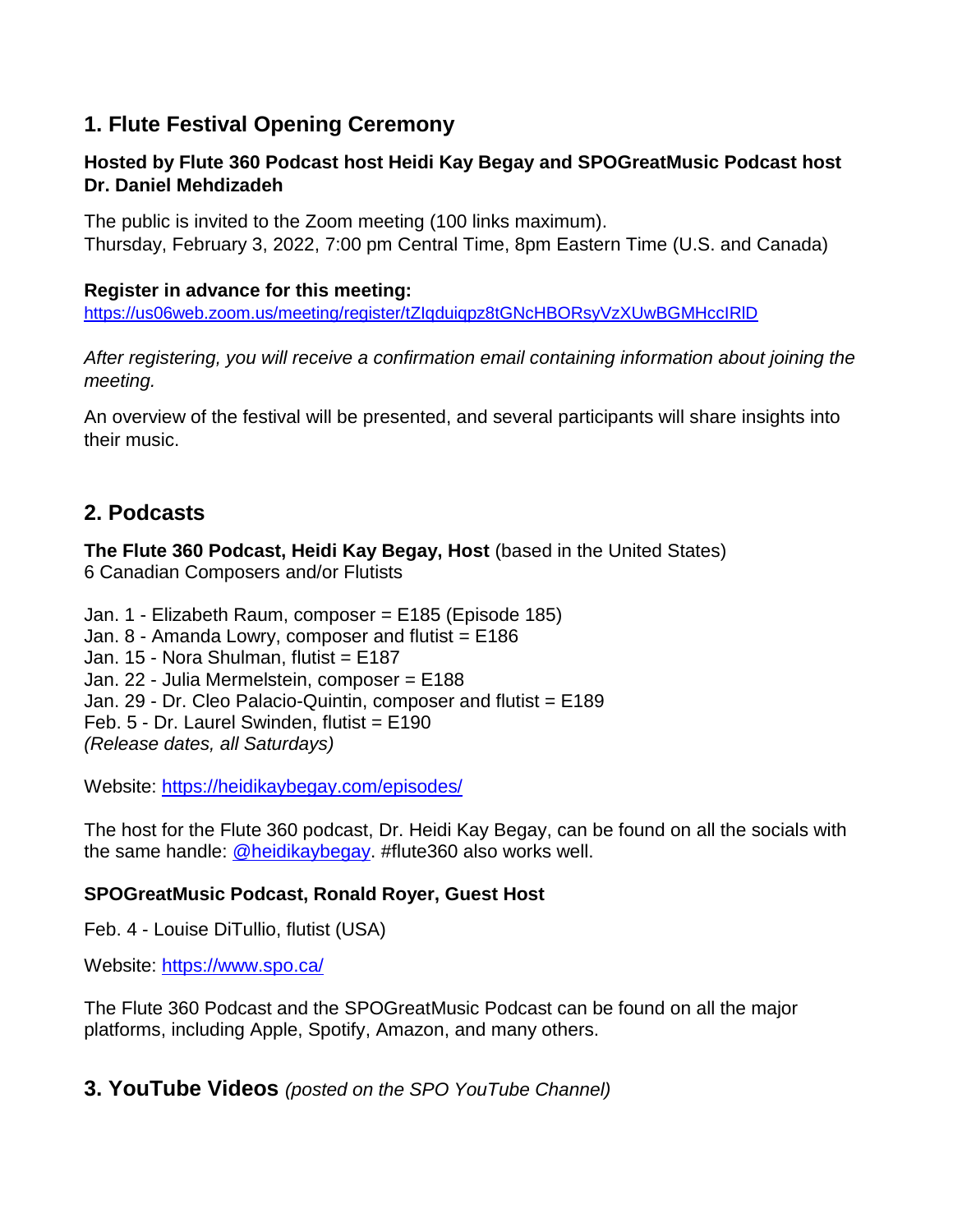### [Scarborough Philharmonic Orchestra -](https://www.youtube.com/channel/UCurNgOQmmu56ziFHNhGNqNA) YouTube

- **- 11 Videos featuring Canadian Performers and Composers, sponsored by the SPO**
- **- 8 Videos featuring United States Performers and Composers, sponsored by the Flute 360 Podcast**

**Schedule:** Composer – Title – Instruments – Timing – Performers

### **February 4, 2022**

a. Kelly Catlin (USA) – *Because We Couldn't Get Lizzo, a Drag Flute Music Video* (11:30) – Mia Zowa (Norman Menzales, actor, singer, flute, and piccolo)

b. Rebekah Cummings (Canada) – *Embryo*, for Flute and Electronics (recorded and processed, mandolin and vocals) (8:30) – Laurel Swinden, flute

c. Adrienne Albert (USA) – *Doppler Effect*, for Flute, Alto Flute and Piano (6:30) – Alcyone Ensemble (Amy Likar, alto flute, Rena Urso, flute, Miles Graber, piano)

d. Parisa Sabet (Canada) – *The Seville Orange Tree* (Movement II), for flute and piano (4:30) – Laurel Swinden, flute, and Talisa Blackman, piano

### **February 11, 2022**

a. Shreya Jha (Canada) – *Forgetting* (SPO Commission and Premiere), for Flute and Piano (5:00) – Mor Shargall-Bisson, flute and Talisa Blackman, piano

b. Yuko Uebayashi (USA) – *Town Light,* for Two Flutes and Piano (5:30) – Alcyone Ensemble (Amy Likar and Rena Urso, flutes, Miles Graber, piano)

c. Emily Doolittle (Canada) – *Three Summer Pieces* (1. Chasing, Hiding; 2. Dreaming; 3. Humming Tune), for Two Flutes (7:30) – Laurel Swinden and Amanda Lowry, flutes

d. Nicole Chamberlain (USA) – *Asphyxia,* for Solo Flute (5:00) – Julie Baker, flute

e. Diane Berry (Canada) – *Calling,* for Flute and Recorded Loon Calls (5:00) – Jaye Marsh, flute (Meghan Cheng, video artwork, [https://www.pinginteractive.studio\)](https://www.youtube.com/redirect?event=video_description&redir_token=QUFFLUhqbnRtb25MS0VQQ0Mxa2x5bWFvLXJfaUhEcEs1d3xBQ3Jtc0tsTGVJWU42a3BmOE1CTmd2VmdXd2hDRm1XU0NlUnhKckxySzR2bWhrLV9sdk5UM1dUYjU4Ti1lOTVFdzZ6WDhBR3puWjNlQXlpMF9xQUpTWHJxcjJfQTBjeWo2V2hXcm9RNi10bWFrU0FlYjhrYU9sMA&q=https%3A%2F%2Fwww.pinginteractive.studio)

### **February 18, 2022**

a. Amanda Lowry (Canada) – *Fight, Flight, Freeze* (SPO Commission and Premiere), for Flute and Electronics (6:00) – Amanda Lowry, flute

b. Elaine Ross (USA) – *The Distant Light,* for Flute, Horn and Piano (5:00) – Jennifer McElroy, flute, Dr. Candace Neal, horn, Biliana Dimitrova, piano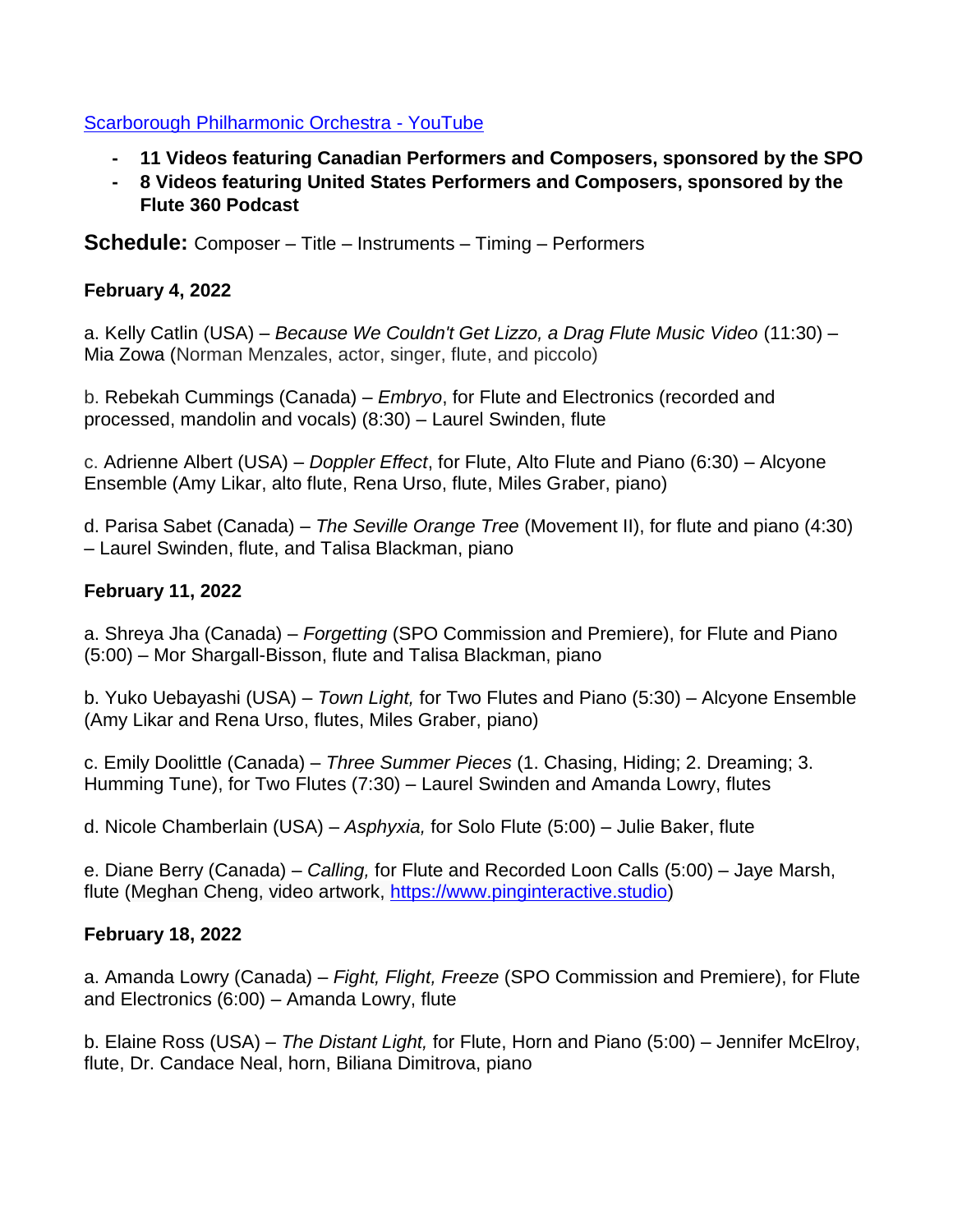c. Elizabeth Raum (Canada) – *Conversations*, for Flute and Piano (revised 2021 for the Flute Festival) (12:00) – Lesley Duff, flute and Talisa Blackman, piano

d. Katherine Hoover (USA) – *Spirit Flight,* for Solo Flute (7:00) – Eric Tapia, flute

e. Nova Pon (Canada) – *Wrenegade*, for Solo Flute (7:30) – Mark McGregor, flute

### **February 25, 2022**

a. Sarah Shugarman (Canada) – *Taking Breath*, for Two Flutes (SPO Commission and Premiere) (3:00) – Laurel Swinden, flutes

b. Lawren Brianna Ware (USA) – *Three Norse Goddesses,* for Flute and Piano (8:00) – Dr. Colleen White, flute, Amanda Arrington, piano

c. Laura Pettigrew (Canada) – *Pink Moon*, for Two Flutes and Piano (6:00) – Laurel Swinden and Lesley Duff, flutes and Talisa Blackman, piano

d. Meira Warshauer (USA) – *Bati l'gani (I Have Come Into My Garden)*, for Solo Flute (13:30) – Carol Rena Shansky, flute

e. Anna Hostman (Canada) – *Fern*, for Solo Alto Flute (7:30) – Laurel Swinden, flute

# **4. Flute Futures (Workshop), February 19, 2022, 12:00-4:00PM, EST**

*FLUTE FUTURES: Composing for/with Flutists* is an online workshop on February 19, cohosted by the Association for Canadian Women Composers (ACWC/ACC), Canadian Music Centre (CMC), and Scarborough Philharmonic Orchestra (SPO). The workshop provides a space for Canadian gender-expansive and women composers to workshop pieces or ideas involving flute, with artist mentors Sophie Lanthier and Anh Phung. Sessions will be streamed publicly on February 19, and participants will receive recordings of their work. Application deadline: February 1, 2022.

<https://on.cmccanada.org/flute-workdshop/>

**APPLY:** <https://forms.gle/3ewABiXQi9ufGV7C9>

# **5. Flute Festival Online Social, February 28, 2022 (8-9:30pm, EST)**

### **Hosted by Flute 360 Podcast Host Heidi Kay Begay and Scarborough Philharmonic Music Director, Ronald Royer**

The public is invited to the Zoom meeting (100 link maximum). February 28, 2022, 7:00 PM Central Time, 8:00 PM, Eastern Time (US and Canada)

Register in advance for this meeting: